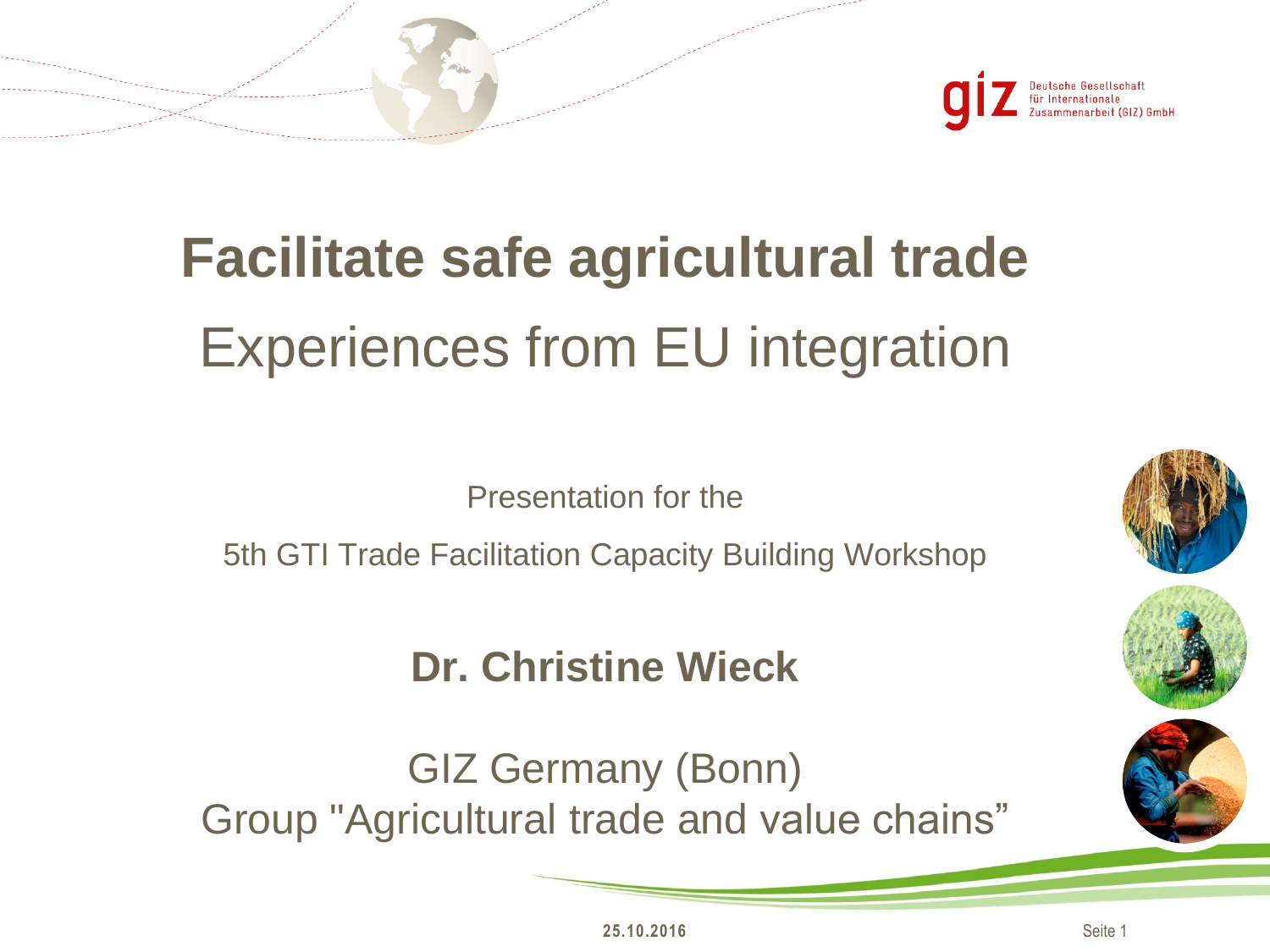

### **Outline**

- **Agricultural trade** 
	- $-$  "Safe" trade versus transaction costs
- **Strategies for regional cooperation on food safety**
- **EU** regional integration
	- EU institutional framework for food safety control
	- Interaction and harmonisation between EU Members
	- $-$  Harmonisation of food law





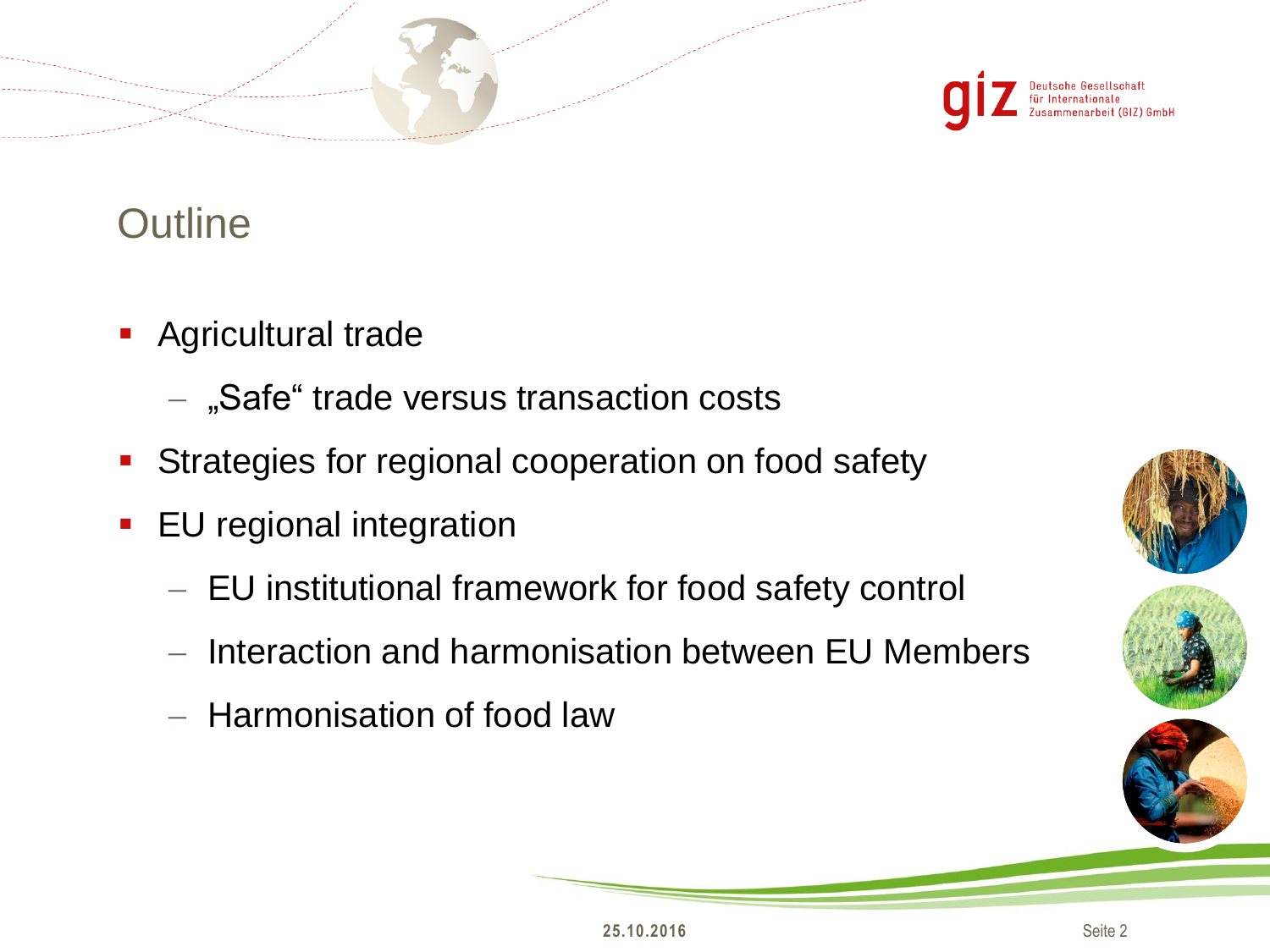

#### Agricultural and food trade

- Constantly increasing over time
- Nature of agricultural products (perishable, sensitive to duration of transport, special logistics requirements) require efficient transport and border processing procedures
- Products can be spoiled, contaminated or rotten during transport or at the border

=> Unhealthy for consumption: Contamination can have serious consequences for the health of end users

=> Development of country specific food safety legislation and trade rules

Still rather "fragmented" and non-harmonized





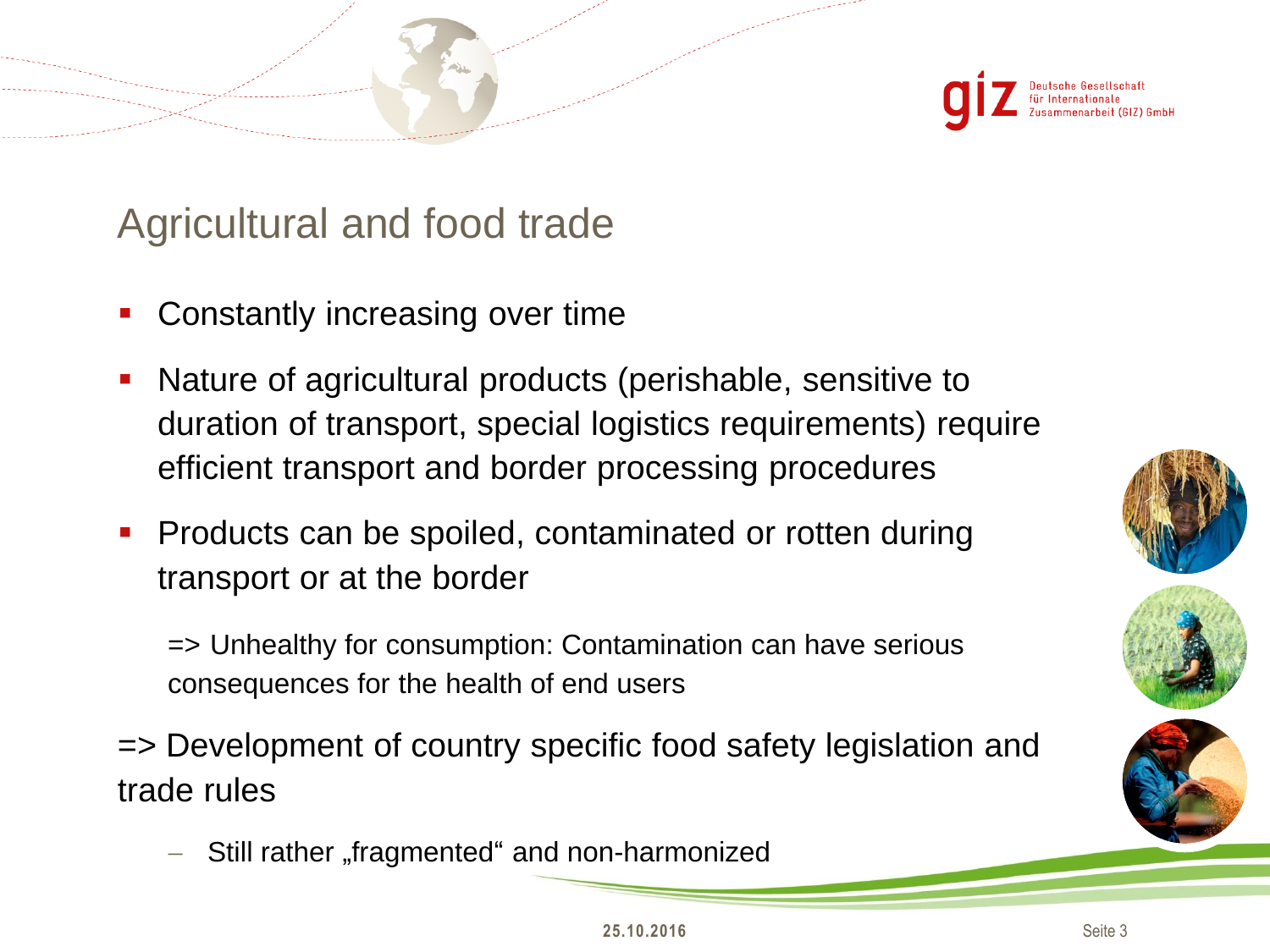

### **TYPICAL TRADING REQUIREMENTS**



#### **Trading Requirements For Agricultural Products**









CrimsonLogic Copyright 2016

Source: STDF E-Certifcation seminar presentation by Crimson Logic solution 4 Seite 4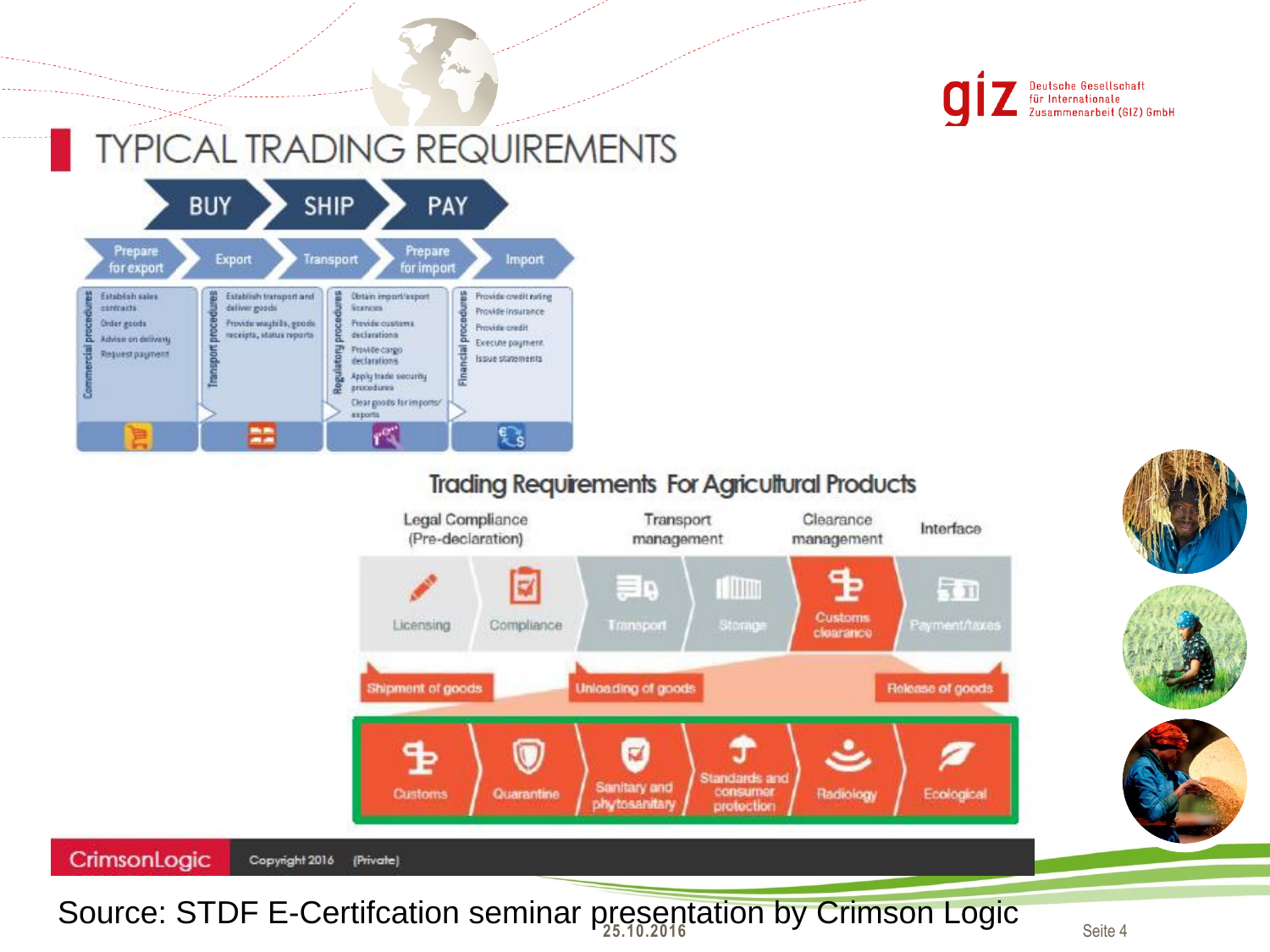

Types of public regulations that apply to agricultural trade

**Health, sanitary and phytosanitary regulations** 

=> Sanitary and Phytosanitary (SPS) regulations

- **Quality regulations**
- **Packaging and labeling regulations**

=> Technical Barriers to Trade (TBT) regulations

- **Advertising and media regulations**
- $\blacksquare$  => Agricultural production, food processing and food marketing is governed by a complex system of national food safety and quality regulations



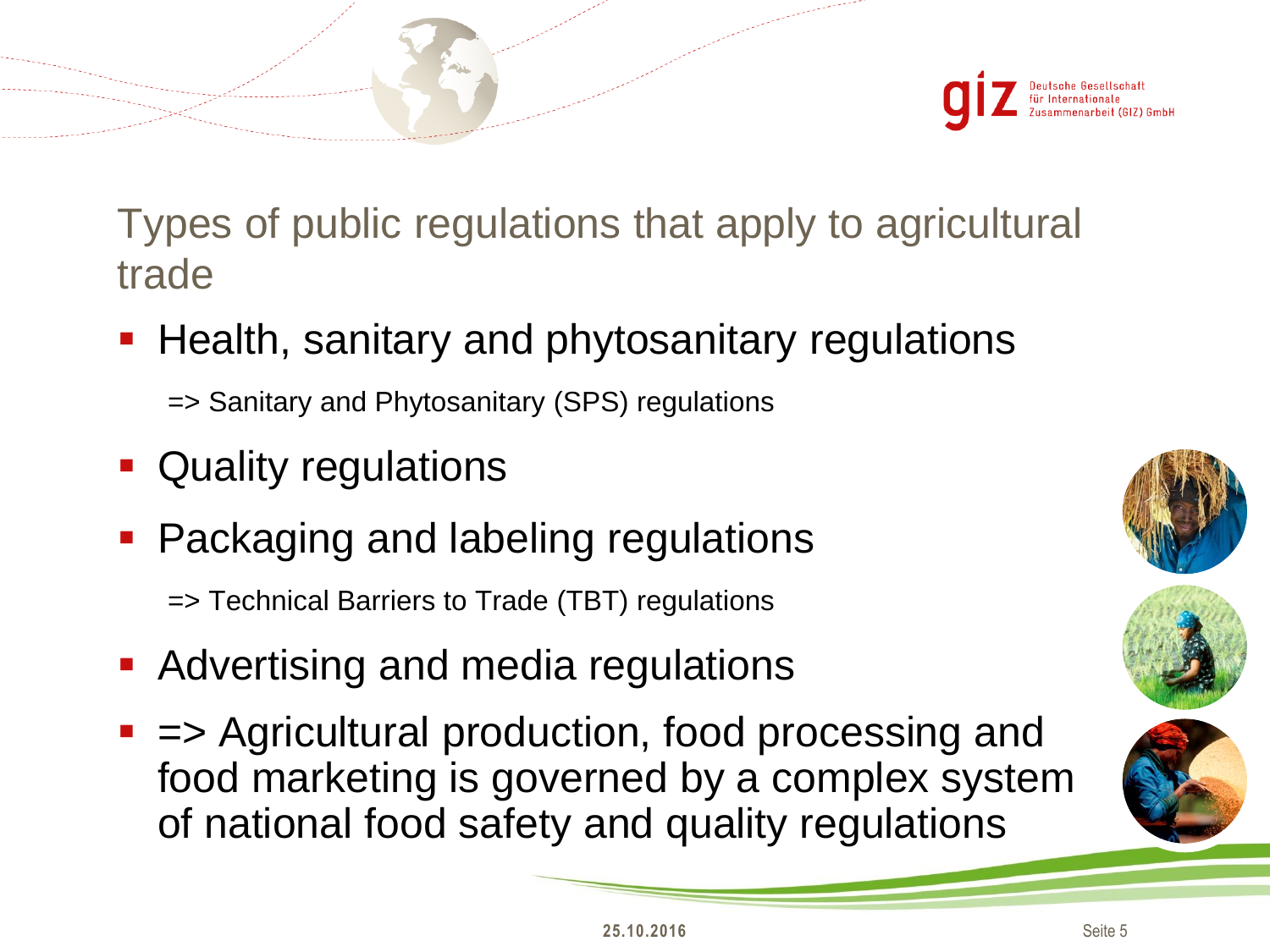

### Characteristics of SPS regulations

- Public, mandatory regulations
	- In contrast to e.g. supermarket quality *standards* where compliance is not compulsory
- They may be product or process-related
- They do not have to be constant over time
	- E.g. preventing animal disease spread through temporary trade bans
- They may differ between countries
	- Perception of risk may differ (e.g. GMOs, use of hormones…)
	- Historic differences
- => They create **transaction costs**
- However, SPS measures are **not just obstacles** to trade but have the **objective to protect human, plant or animal health**.





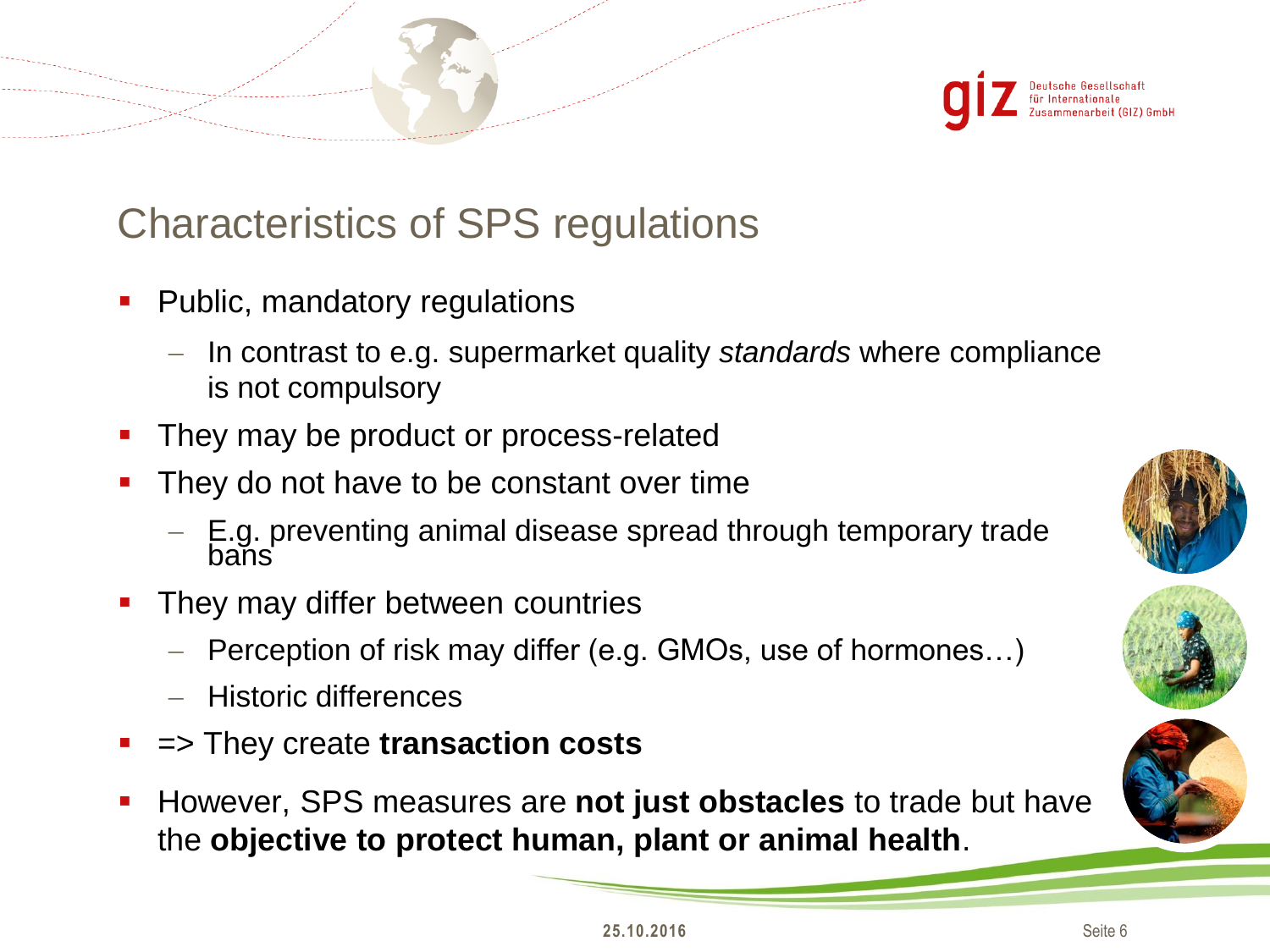

Reduce transaction cost: Facilitate *safe* trade

- WTO SPS agreement aims to facilitate the safe trade in food
- WTO TF agreement aims to facilitate trade by expediting the movement, release and clearance of goods
	- 85% of WTO members have ratified by now
- $\blacksquare$  => TF and SPS agreement both focus on reducing trade friction
	- By removing unnecessary barriers and obstacles to trade
- Need to **strike a balance** 
	- Between removing unnecessary, mostly administrative barriers to trade and
	- Facilitating trade that guarantees safe food products





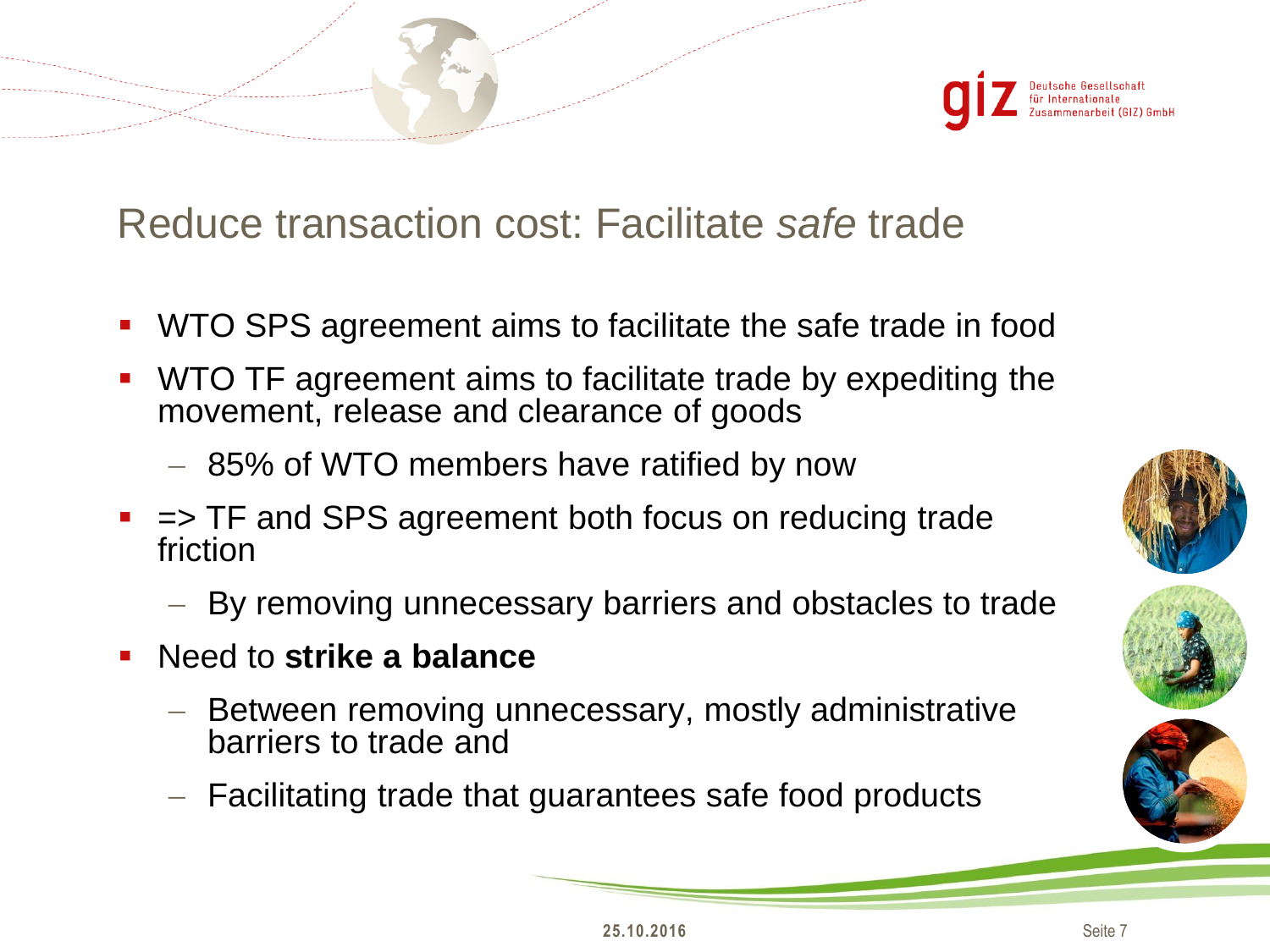

Examples of good practices to facilitate *safe* trade at the border

- Improve transparency on SPS requirements
- Streamline documentary requirements and control procedures
- Implement risk-based border controls
- Improve collaboration between SPS and other border management agencies
- **Promote greater use of equivalence and mutual recognition**

Source:<http://standardsfacility.org/facilitating-safe-trade>





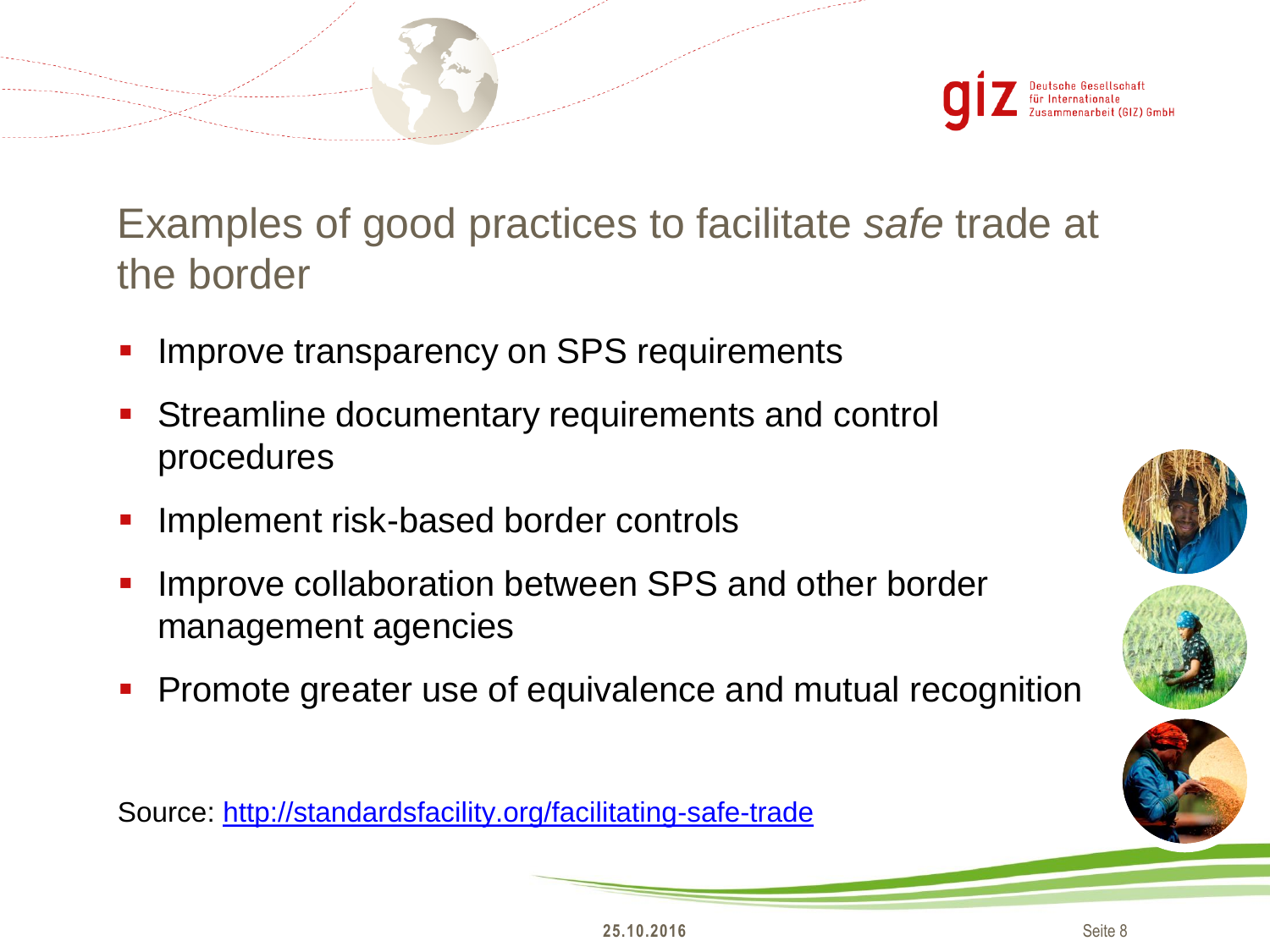

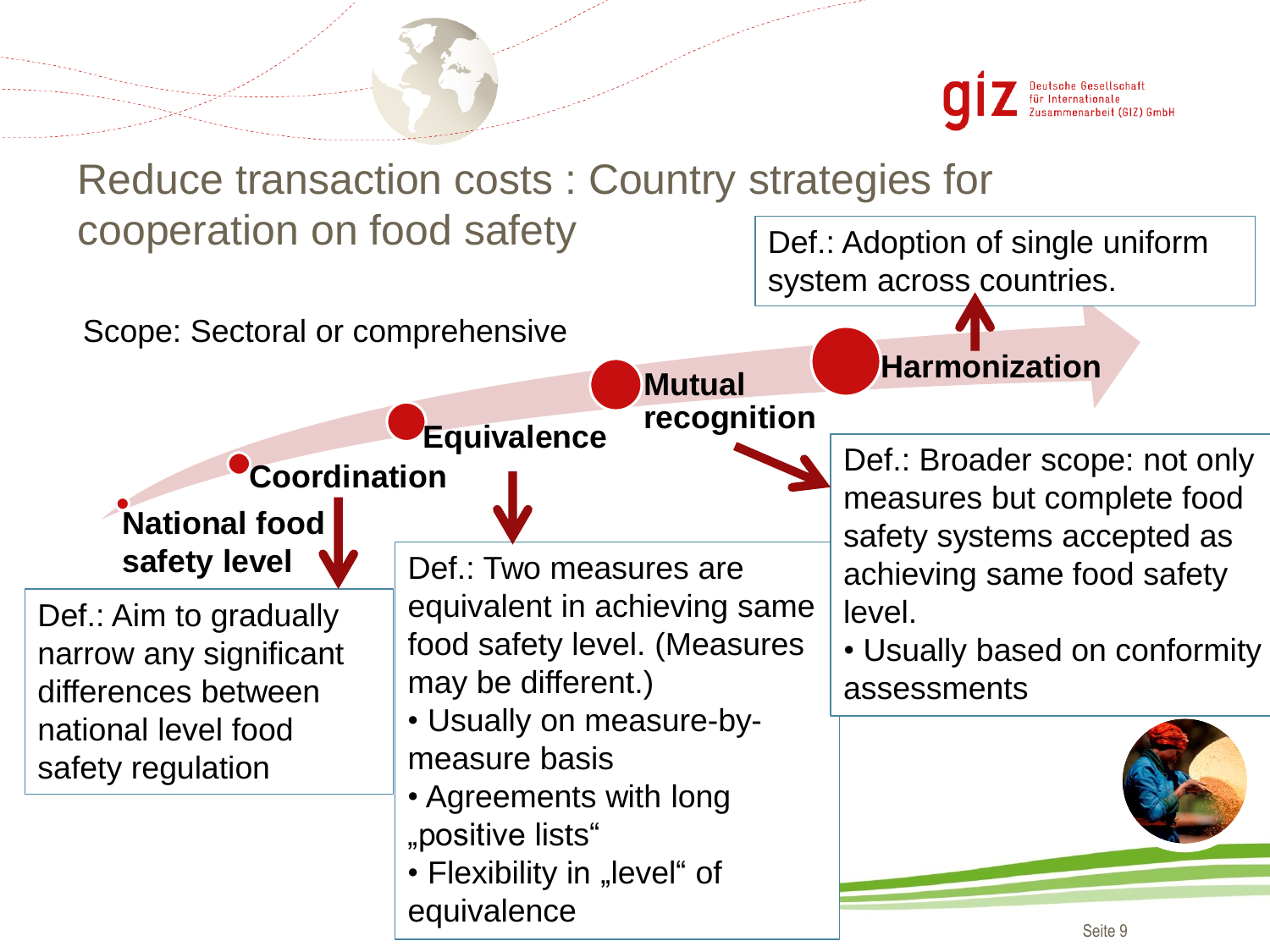

#### Stages of cooperation: Example EU



#### **Where to locate the WTO?**

- WTO: Tendency for harmonization of standards at level of consensus
- Risk assessment allows stricter food safety levels
	- But has never been accepted in disputes (see hormones, GMOs)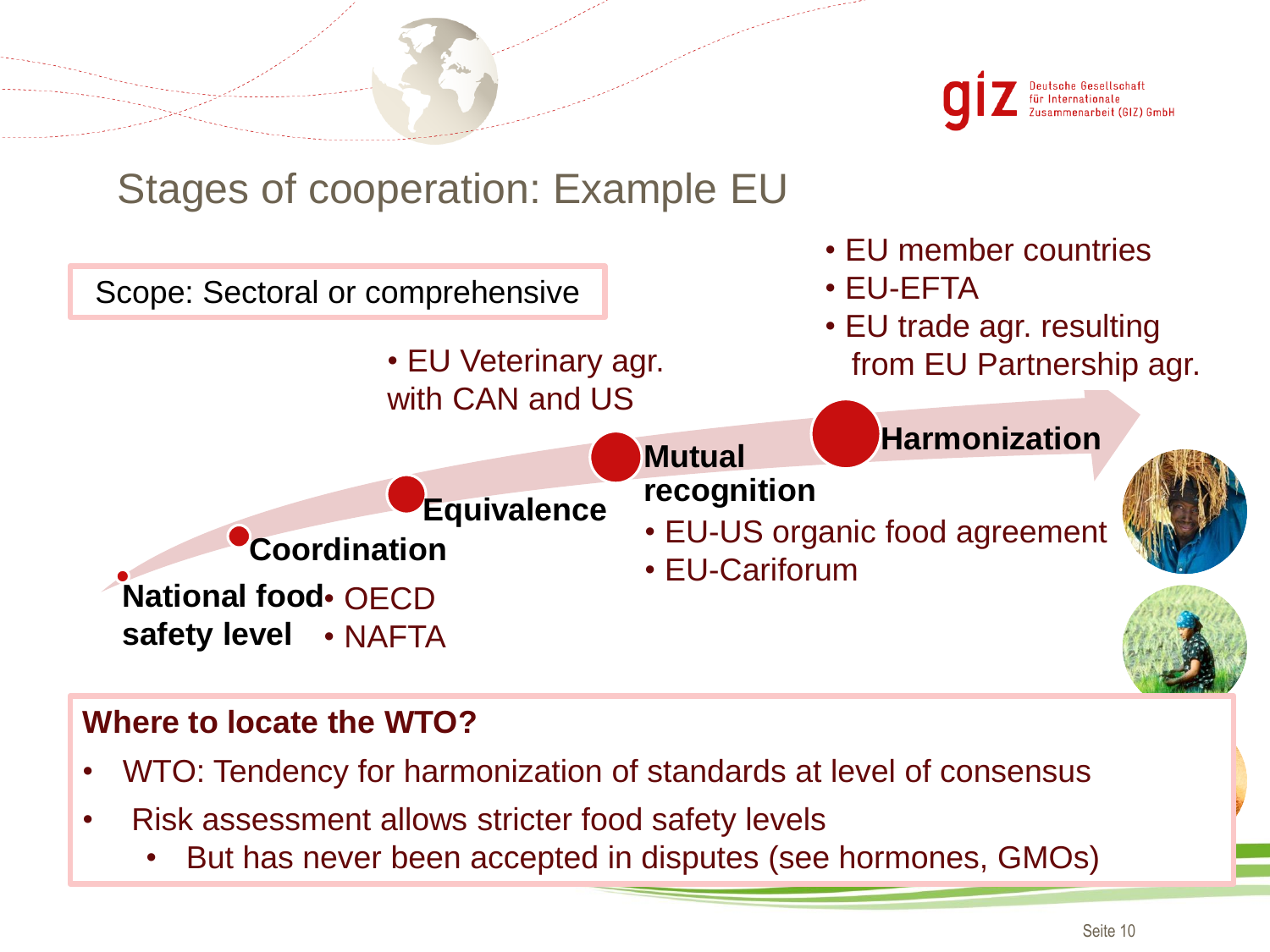

Harmonisation of trade rules within the EU Single Market – a long story

- 1957: "Treaty of Rome" established European Economic **Community** 
	- **All barriers to trade among members removed and a common external tariff applied => Customs Union**
	- Belgium, France, Italy, Luxembourg, the Netherlands, West Germany
- 1992: Establishment of a Single Market
	- **Free movement of goods, capital, services, and people**
	- **Common policies for agriculture, transport and trade, and others**
- By now, 28 countries are member of the EU
- Single Market is extended to Norway, Switzerland, Iceland (EFTA)
- Countries that want to join EU have to adopt the existing body of EU law, known as the *acquis communautaire*
- Customs Union is extended to Turkey and some city states (e.g.Monaco)





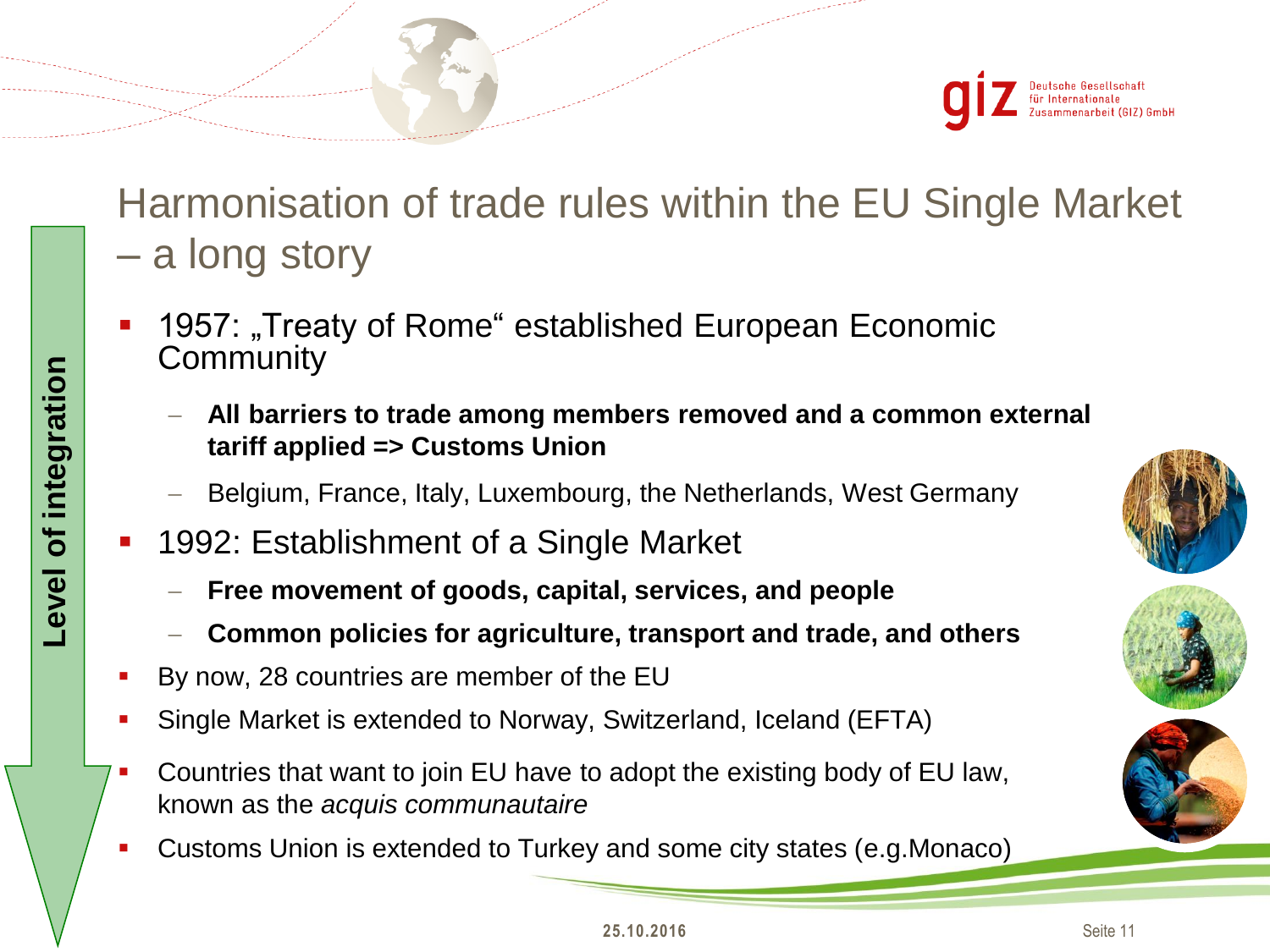

### EU Single Market

- EU is a success story
	- Single Market with 500mio consumers
	- $-$  Economic stability and predictability
	- 70% of intra-EU trade
	- Harmonization of rules and standards
	- **EU Single Market food law is relevant for 31 countries**
- **EU** is a nightmare
	- $-$  28 countries (+ 3 EFTA), 24 languages
	- Diverse traditions and expectations
	- 100.000 food businesses
	- By far biggest food importer and exporter worldwide
- $\blacksquare$  => Risk from unhealthy food or non-functioning controls must be managed





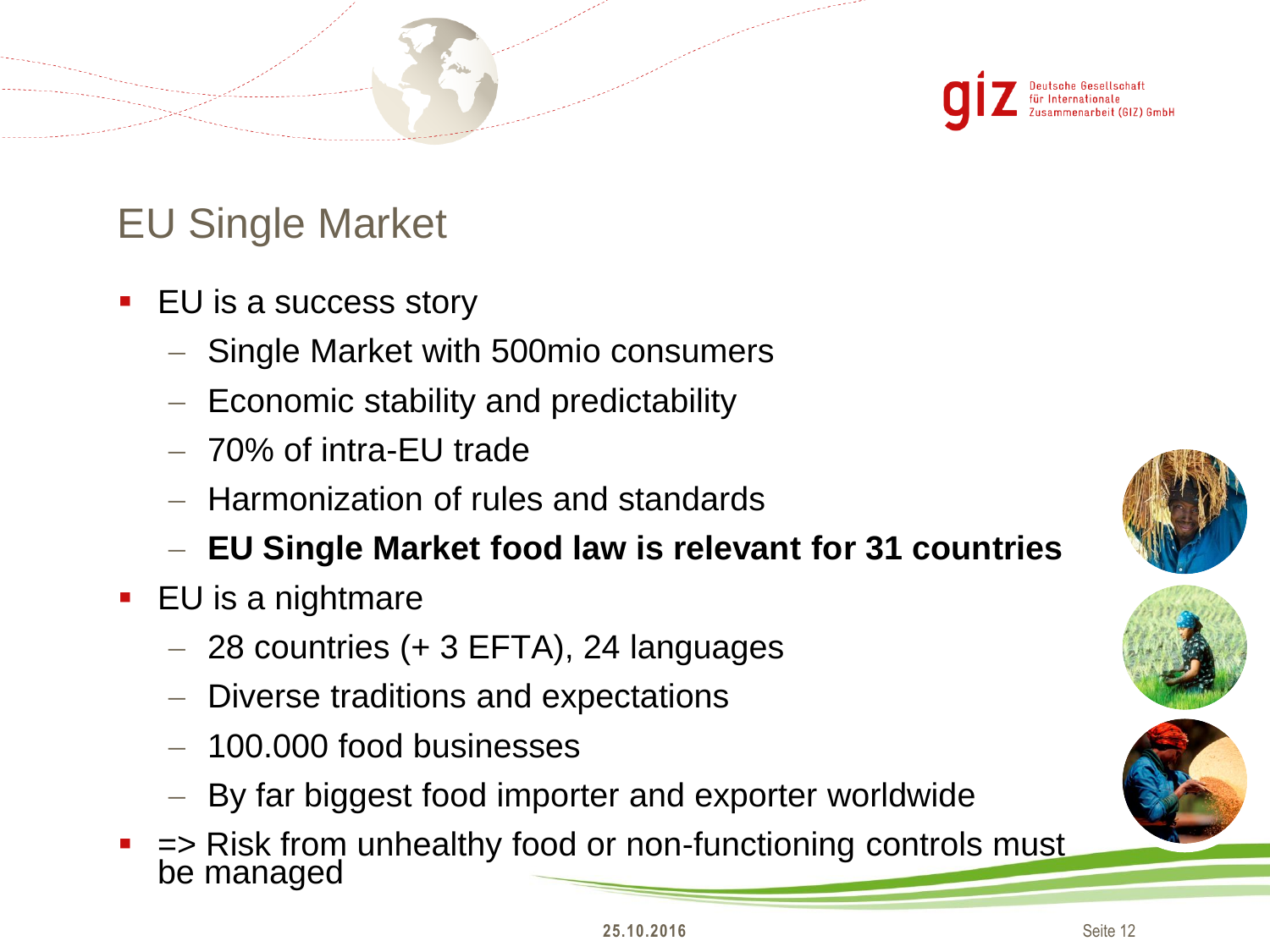

EU Single Market food law is relevant for 31 countries

- Re-organization of food law after BSE crisis (1990ies)
- $\blacktriangleright$   $\blacktriangleright$  EU integrated approach to food safety

**"Farm to table approach"**

- New law in 2002: "**General Food Law**" [(EC) No 178/2002] laying down
	- General principles and requirements of food law,
	- Establishing the European Food Safety Authority (EFSA)
	- $-$  Procedures in matters of food safety





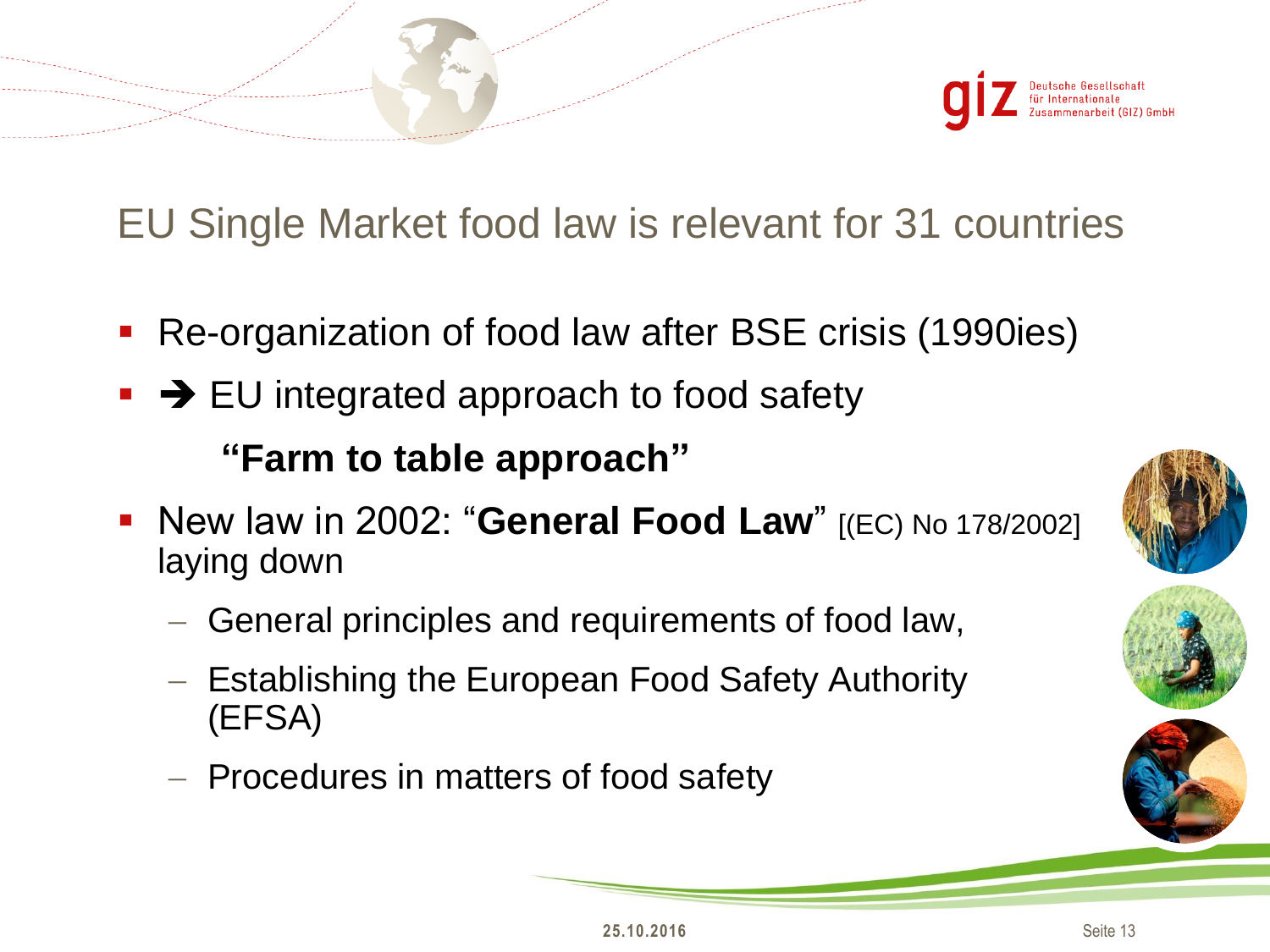

#### **EU General Food Law**

#### **Operators dealing with food**

- Regulation on the hygiene of food stuff
- Regulation laying down specific hygiene rules for
- on the hygiene of foodstuffs
- Regulation on microbiological criteria for foodstuffs

#### **Official controls**

- Regulation on official controls performed to ensure the verification of compliance with feed and food law, animal health and animal welfare rules
- Regulation laying down specific rules for the organisation of official controls on products of animal origin intended for human consumption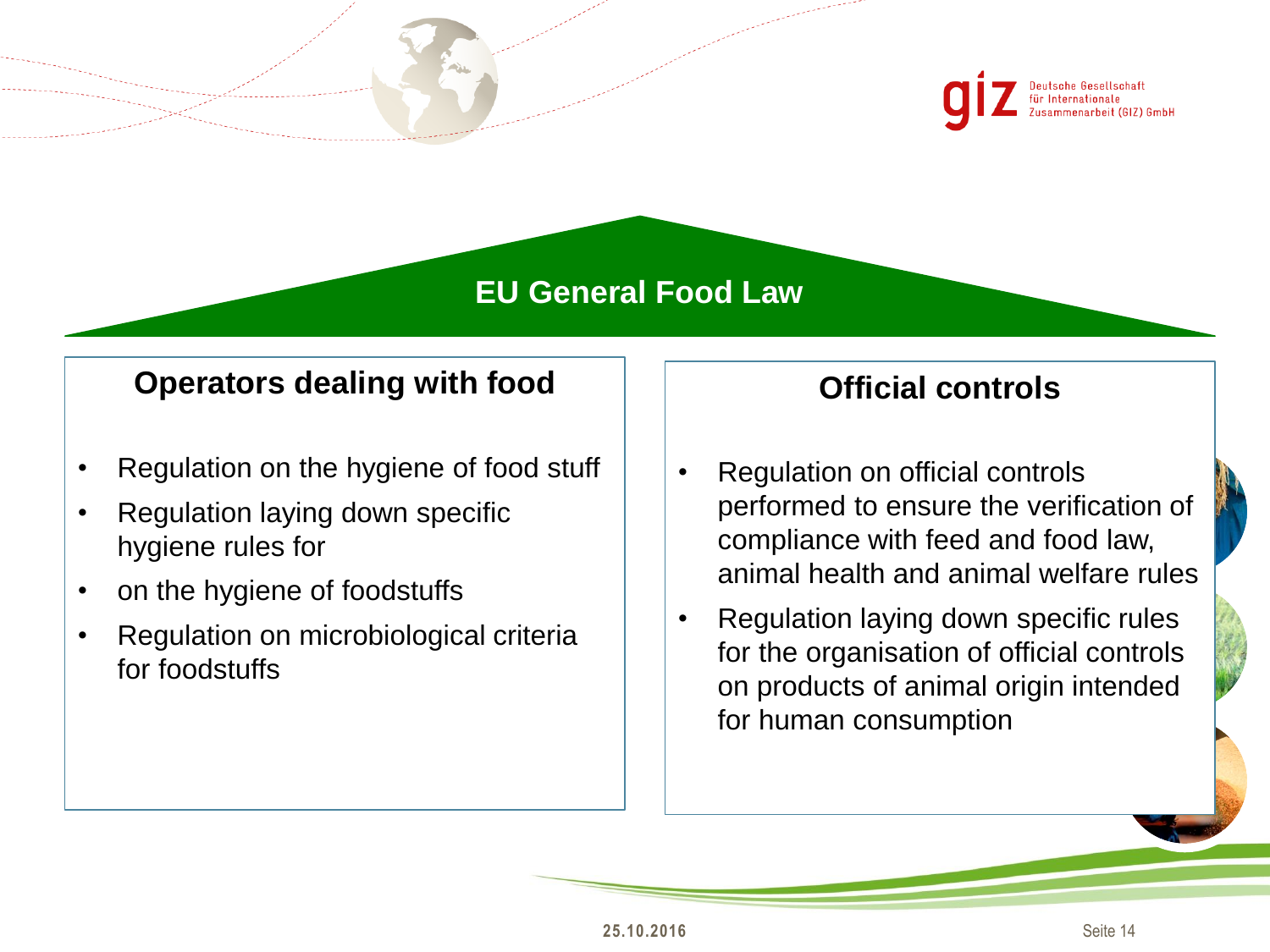

EU General Food Law

- **Food policy and safety mainly managed by DG-Health** and Food Safety
	- Controls from farm to table
	- $-$  Principle that feed and food operators have primary responsibility for food safety
	- Member states need to ensure surveillance
	- Commission test performance of MS' control capacities





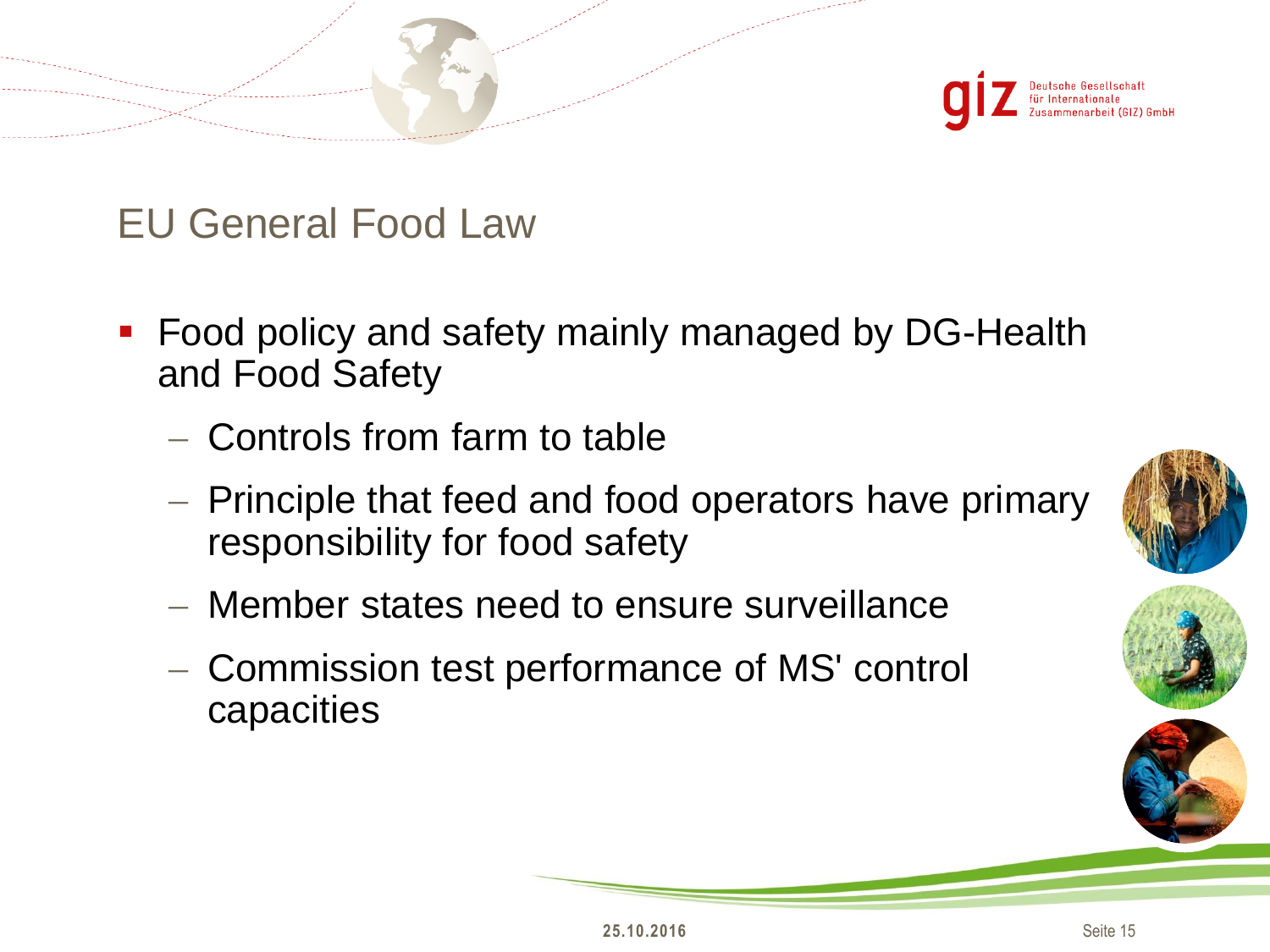

#### Interaction between EU Commission and Member States

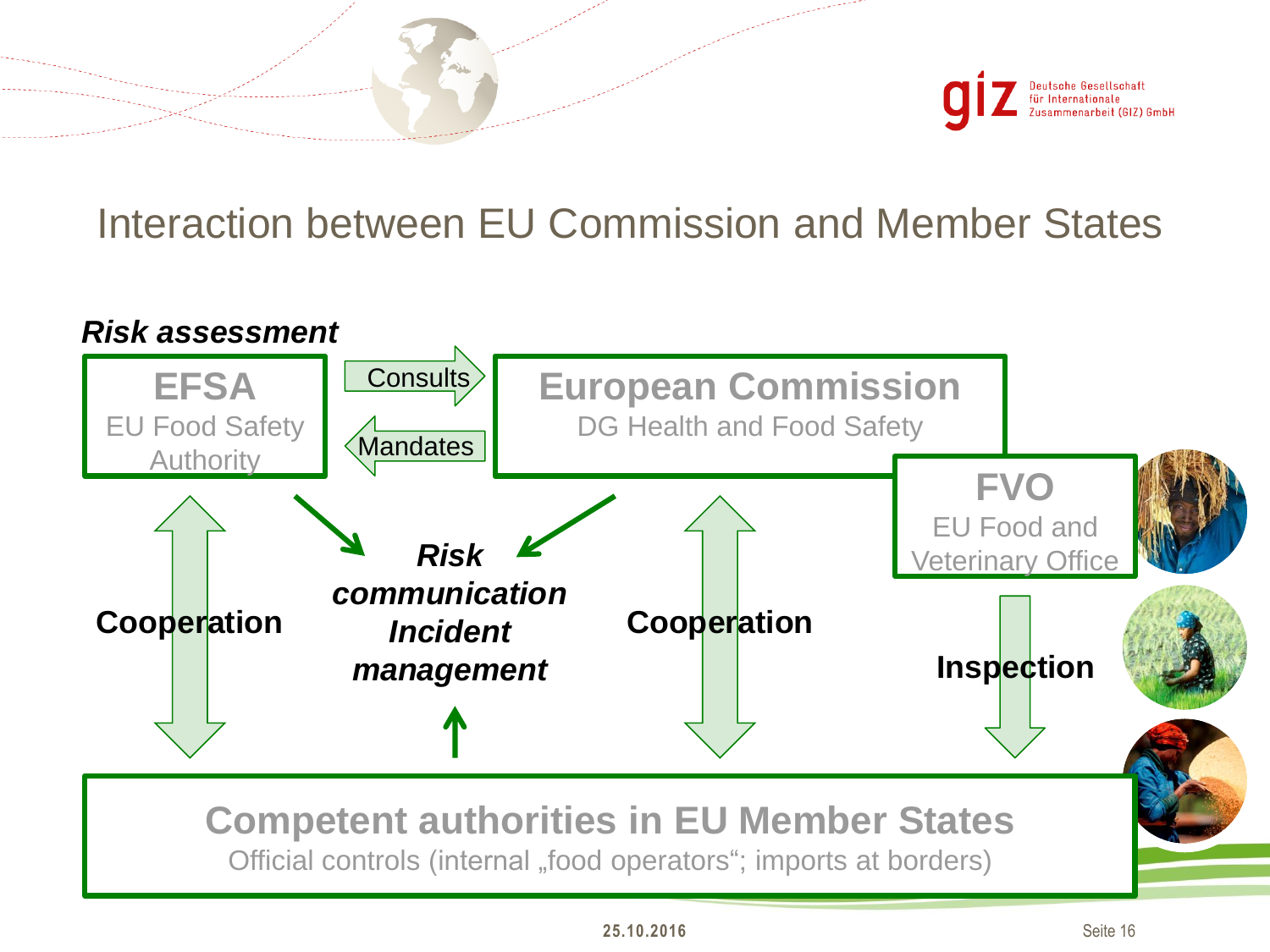![](_page_16_Picture_0.jpeg)

### Competent authorities in Member States: Germany

- Federal level
	- **Risk assessment**: Federal Institute for Risk Assessment (BfR)
	- **Risk management:** Federal Office of Consumer Protection and Food Safety (BVL)
	- **Scientific advice** related to food safety and food chain
		- Julius-Kühn Institue: Protect and develop cultivated **plants**
		- Friedrich-Löffler Institute: **Animal** health and welfare
		- Max Rubner Institute: **Nutrition**, food and consumer protection
	- **Implementation and service agency:** Federal Office for Agriculture and Food (BLE)
		- Licensing of certification systems; import certificates; check of compliance with marketing standards, …
- Regional level (states within Germany): Coordination, auditing
- County level: **Actual controls at food operators; border control posts**

![](_page_16_Picture_13.jpeg)

![](_page_16_Picture_14.jpeg)

![](_page_16_Picture_15.jpeg)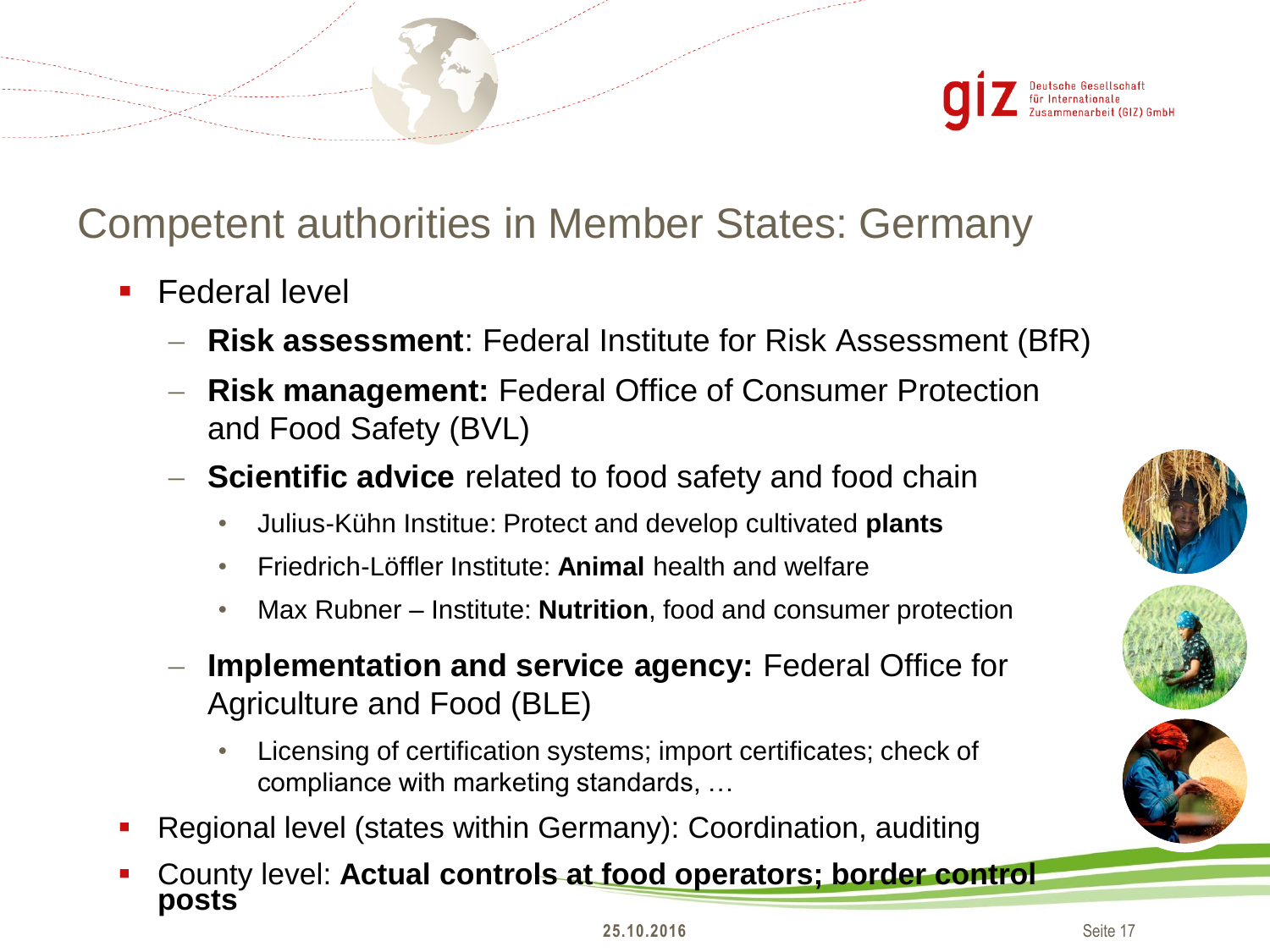![](_page_17_Picture_0.jpeg)

#### EU Food law harmonized gradually over time

- Within the EU**, 60 years of regional integration and harmonization**  of food law among Member States
- In the very beginning: Focus on agriculture production support
- Very soon: Focus on the creation of a common market
- **First phase**: Emphasis on harmonization of national product standards through *vertical* directives
	- Focus on quality and identity of a product (technical or "compositional" standards)
	- It turned out that there were too many food products: not all could be regulated in detail; disagreement between Members
	- Ended in 1979 with very important lawsuit about French fruit liqueur not allowed to be marketed in Germany

![](_page_17_Picture_9.jpeg)

![](_page_17_Picture_10.jpeg)

![](_page_17_Picture_11.jpeg)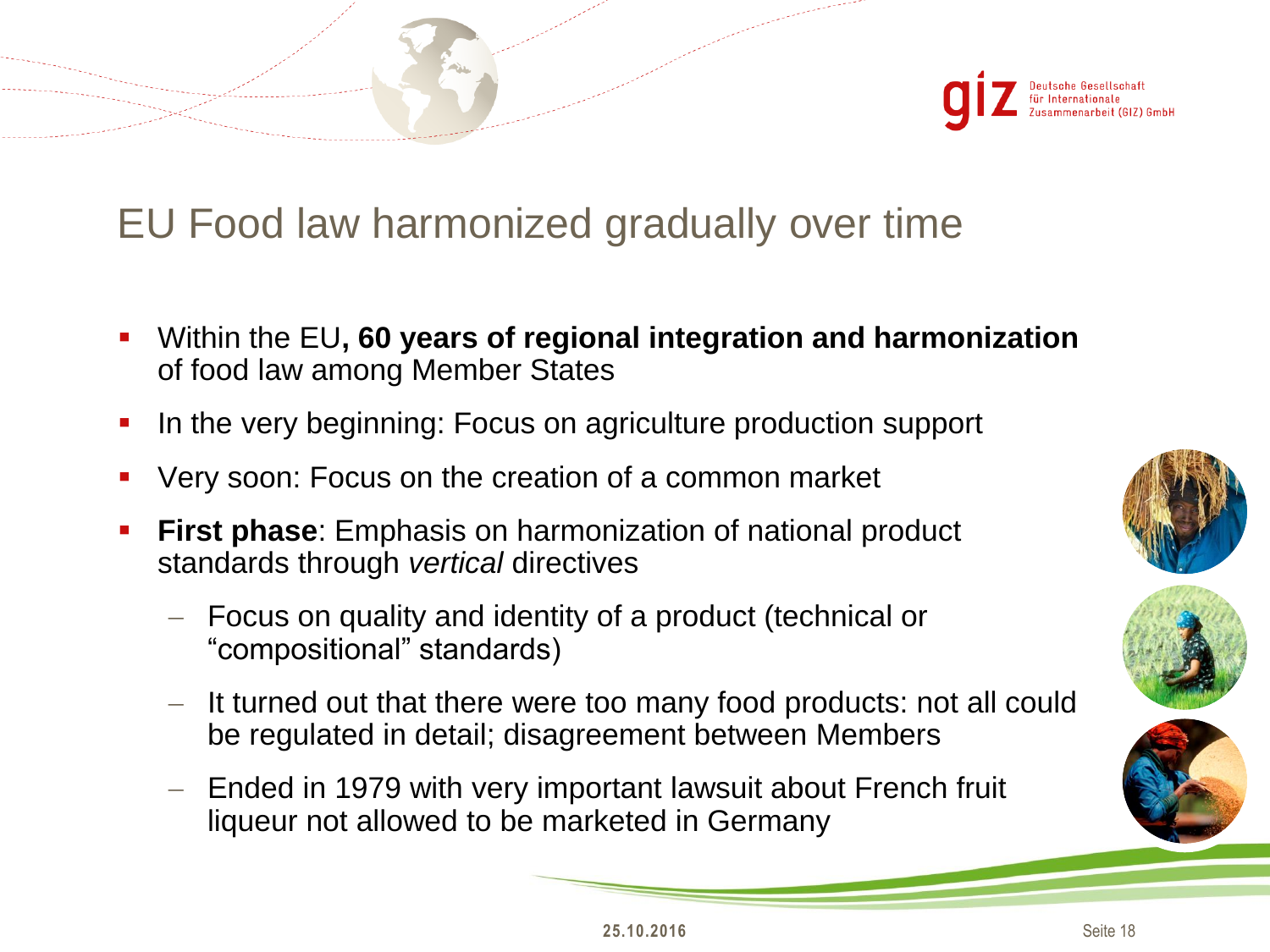![](_page_18_Picture_0.jpeg)

### EU Food law harmonized gradually over time

- Court introduced the **principle of mutual recognition** to the EU market
	- Products that have been lawfully produced and marketed in one of the Member States may not be kept out of other Member States on the grounds that they do not comply with the national rules
- Implications
	- Race to the bottom in the harmonisation of standards?
	- Product standards based on lowest common denomiator between members?
- *=>* Shift of emphasis in harmonization of food standards

![](_page_18_Picture_8.jpeg)

![](_page_18_Picture_9.jpeg)

![](_page_18_Picture_10.jpeg)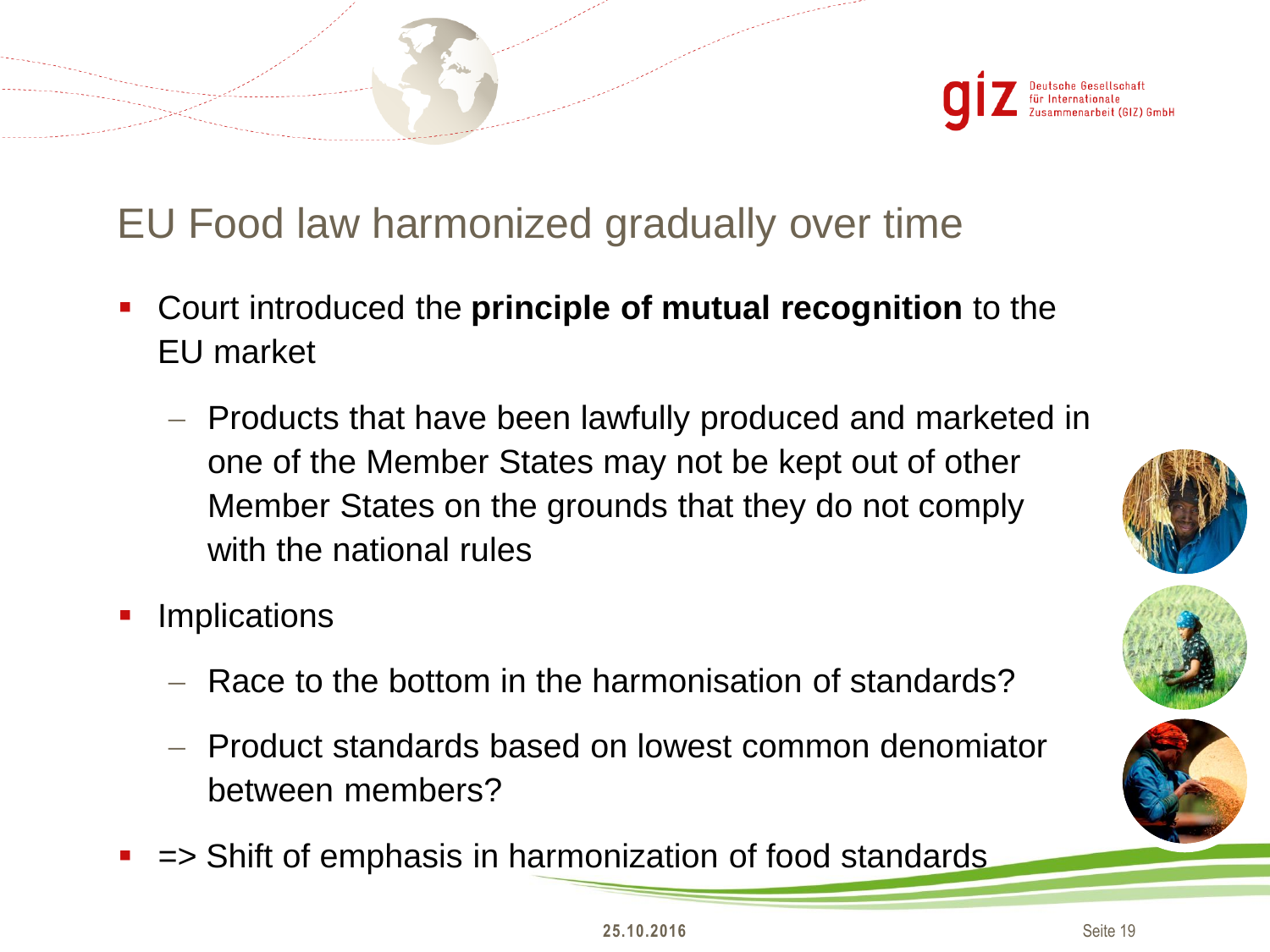![](_page_19_Picture_0.jpeg)

### EU Food law harmonized gradually over time

- **Second phase**: emphasis shifted to harmonisation through *horizontal* directives
	- Away from product-specific legislation to horizontal legislation
	- General rules addressing common aspects for a broad range of foodstuffs became important
	- Very general, very abstract, many loopholes
- **Loss of trust in food safety in the 1990ies/2000** 
	- *BSE crisis*, *food and mouth disease*, *dioxin in feed stuff* brought many shortcomings in the food safety legislation to the light
- **Shift away from common market focus to assuring high levels of food safety**
- Development of the common EU food law as it stands today with its focus on food safety and quality

![](_page_19_Picture_10.jpeg)

![](_page_19_Picture_11.jpeg)

![](_page_19_Picture_12.jpeg)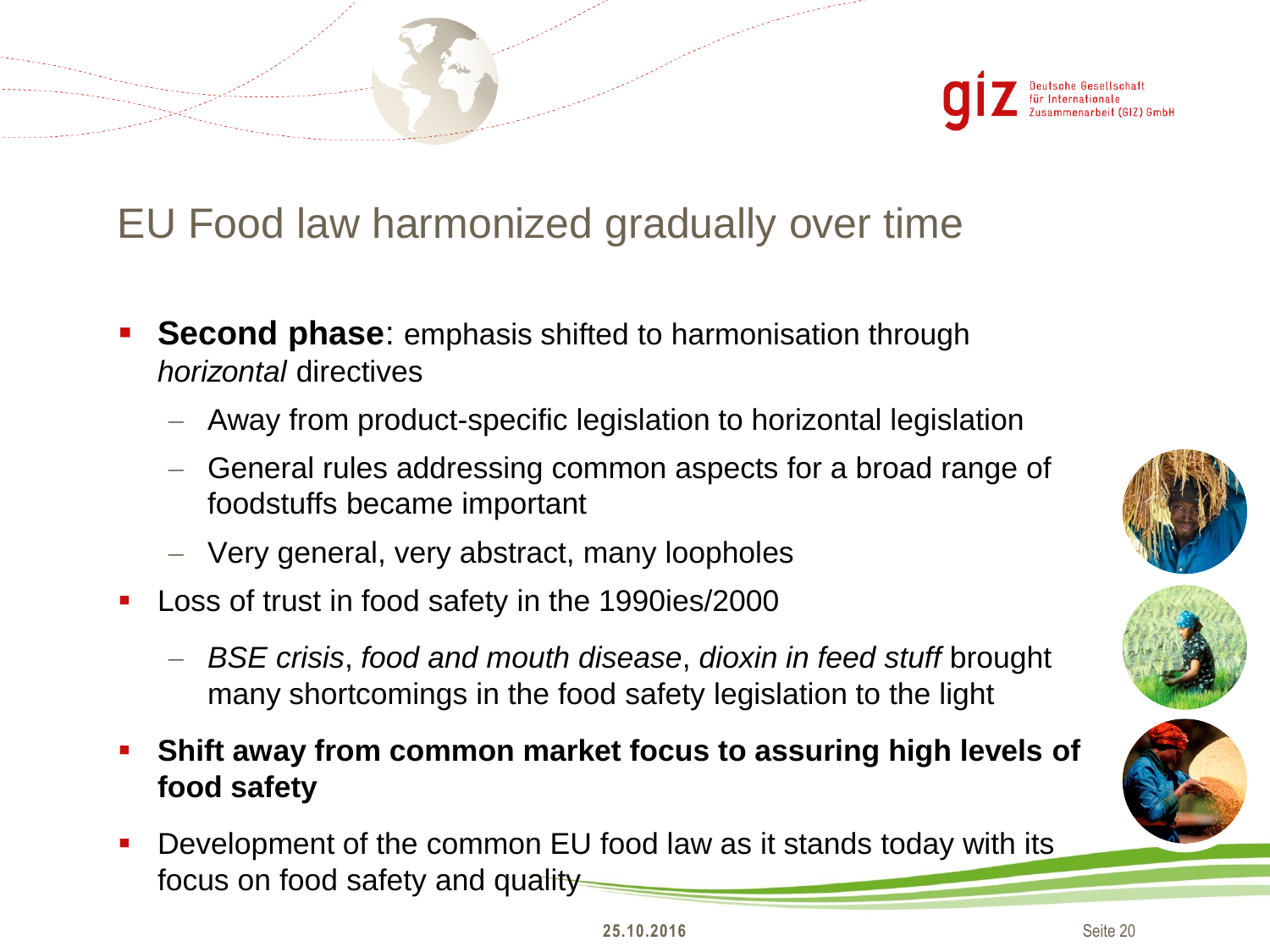![](_page_20_Picture_0.jpeg)

#### **Conclusion**

- Trade facilitation for agricultural and food products
	- Needs to strike a balance between safety of food and reduction of trade costs
	- => Facilitate *safe* trade
- **Trade agreements of EU show** 
	- There are many stages of country cooperation to harmonize food regulation and to facilitate food trade
	- Approaches may differ according to product type
- **Harmonization of food law on EU Single Market show** 
	- It takes time but can be achieved!

![](_page_20_Picture_10.jpeg)

![](_page_20_Picture_11.jpeg)

![](_page_20_Picture_12.jpeg)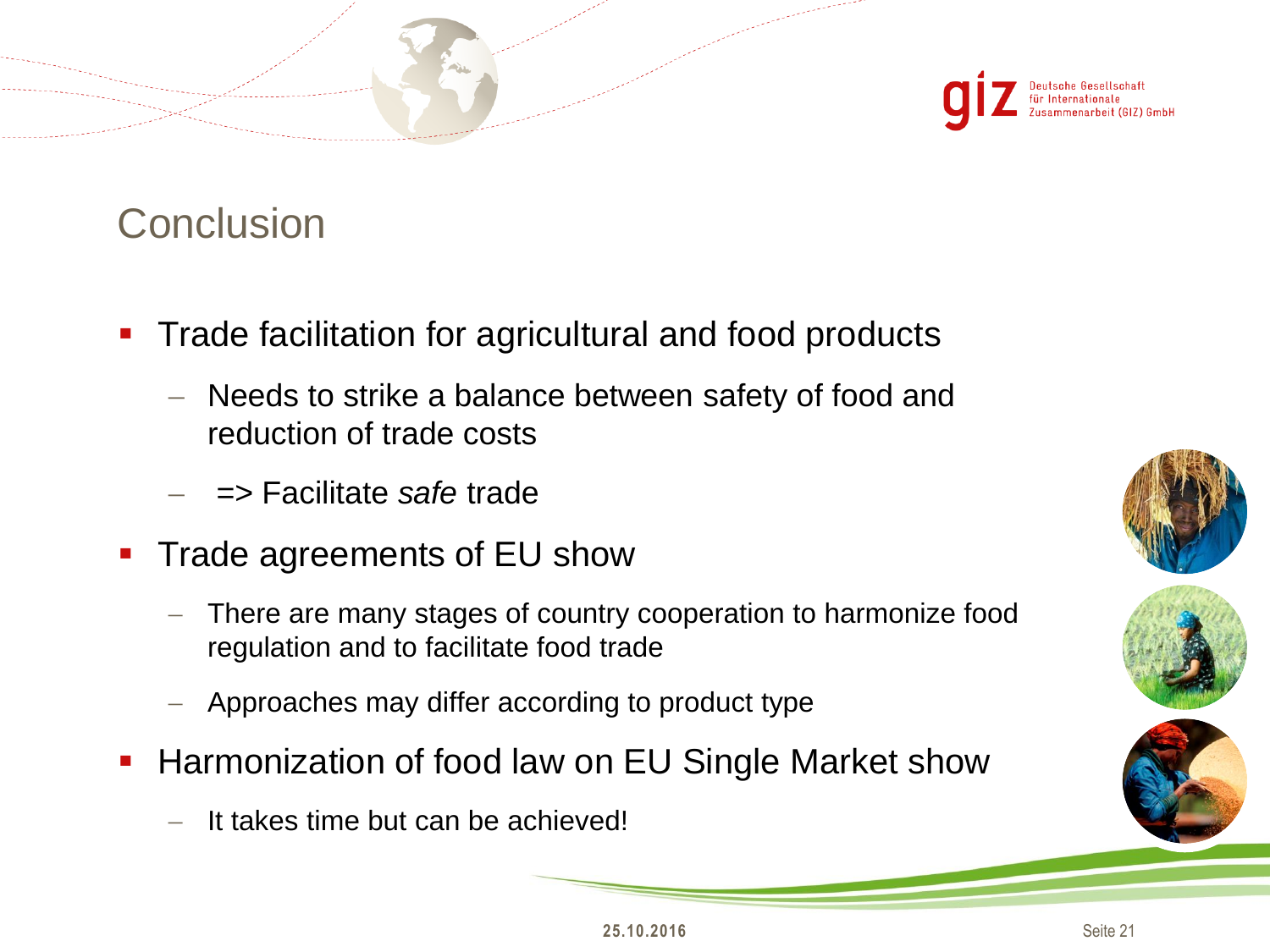#### **Structure of EU food law (,,ABC" of EU food law)**

mennesses og

Gesellschaft *ationale* :narbeit (GIZ) GmbH

![](_page_21_Figure_2.jpeg)

#### Source: van der Meulen **25.10.2016** (2013)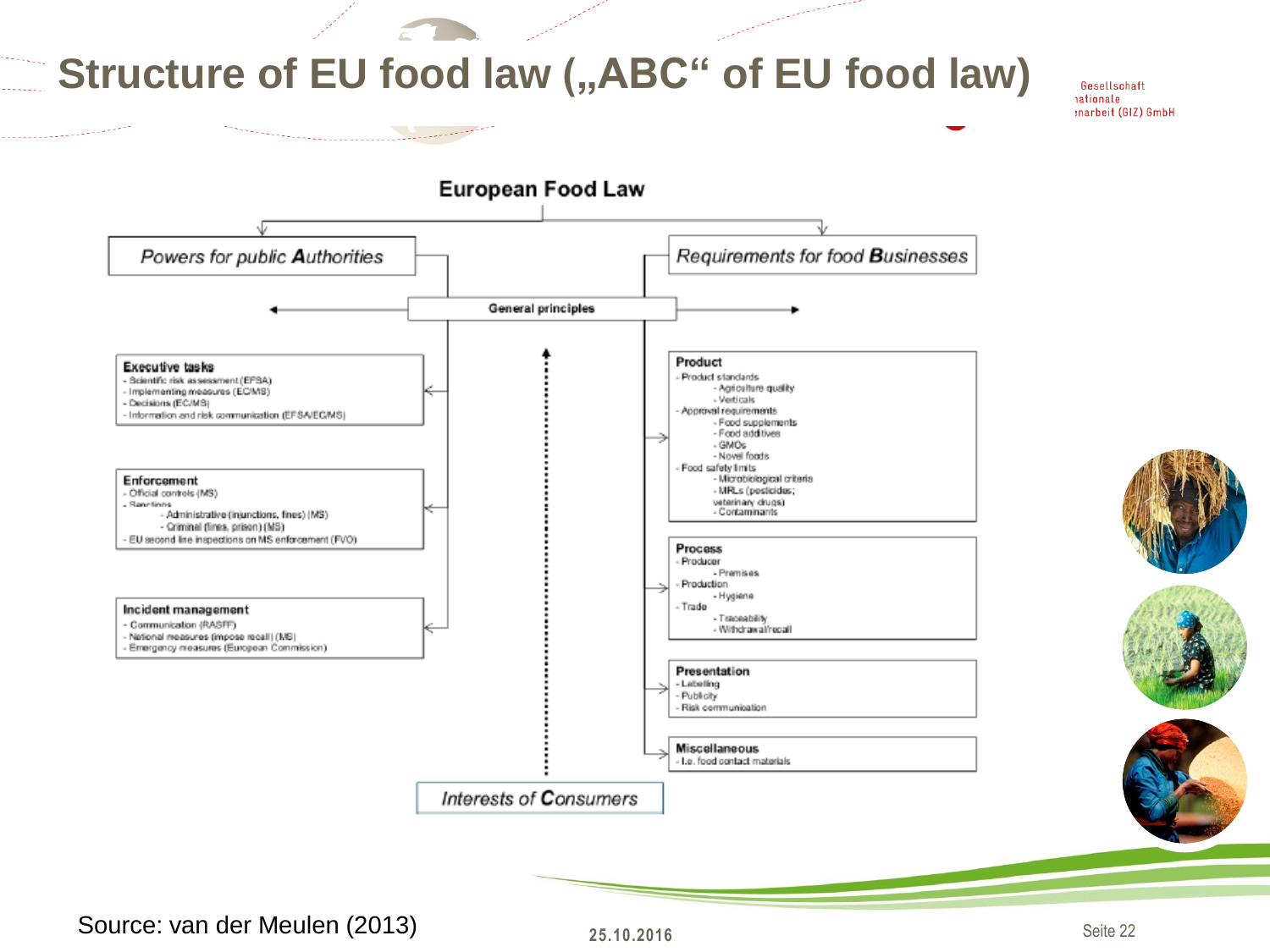![](_page_22_Picture_0.jpeg)

GIZ at a glance

- Established on 1 January 2011, GIZ brings together the long-standing expertise of DED, GTZ and InWEnt
- Working efficiently, effectively and in a spirit of partnership,
	- We support people and societies in developing, transition and industrialised countries
	- $-$  In shaping their own futures and improving living conditions.

![](_page_22_Picture_6.jpeg)

![](_page_22_Picture_7.jpeg)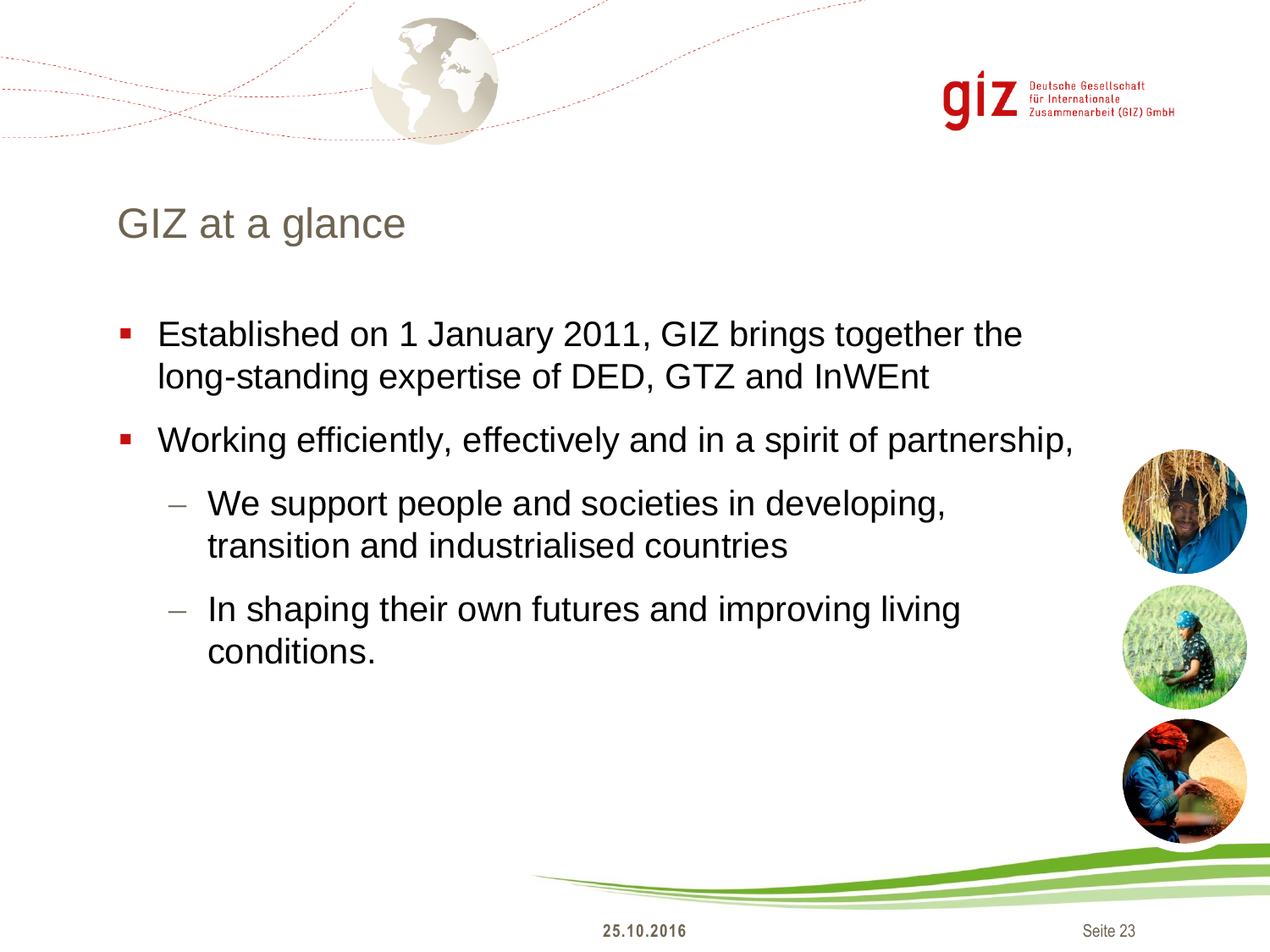![](_page_23_Picture_0.jpeg)

#### GIZ at a glance

- GIZ activities are twofold:
	- GIZ as a federal enterprise, **supports** the **German government**, other **donors** and **clients** 
		- in achieving its objectives in the field of international cooperation for sustainable development
	- GIZ **conducts projects** worldwide
		- to support our partners at local, regional, national and international level
- GIZ operates in more than 130 countries worldwide
- With more than 16,000 employees across the globe some 70% of whom are employed locally as national personnel

![](_page_23_Picture_9.jpeg)

![](_page_23_Picture_10.jpeg)

![](_page_23_Picture_11.jpeg)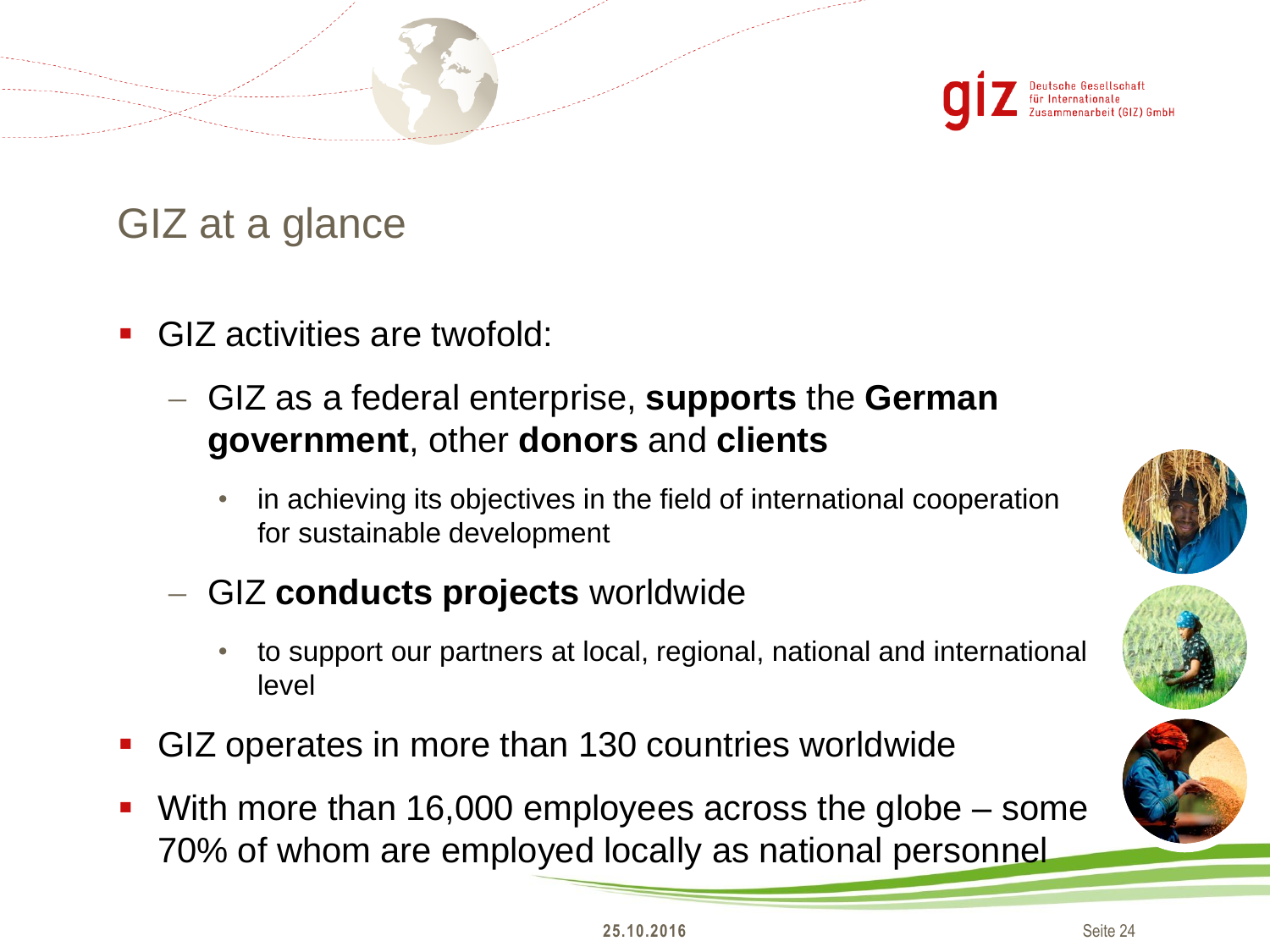![](_page_24_Picture_0.jpeg)

GIZ Regional Programme "Support for Economic Cooperation in Sub-Regional Initiatives in Asia (SCSI)"

#### **Commissioned by**

 German Federal Ministry for Economic Cooperation and Development (BMZ)

#### **Countries**

 Cambodia, PR China, Lao People's Democratic Republic, Mongolia, Viet Nam

#### **Overall Term of the Programme**

 $-2015 - 2019$ 

#### **GIZ Support for GTI**

**Since 2010 cooperation and support of GTI through GTI Secretariat** 

![](_page_24_Picture_10.jpeg)

![](_page_24_Picture_11.jpeg)

![](_page_24_Picture_12.jpeg)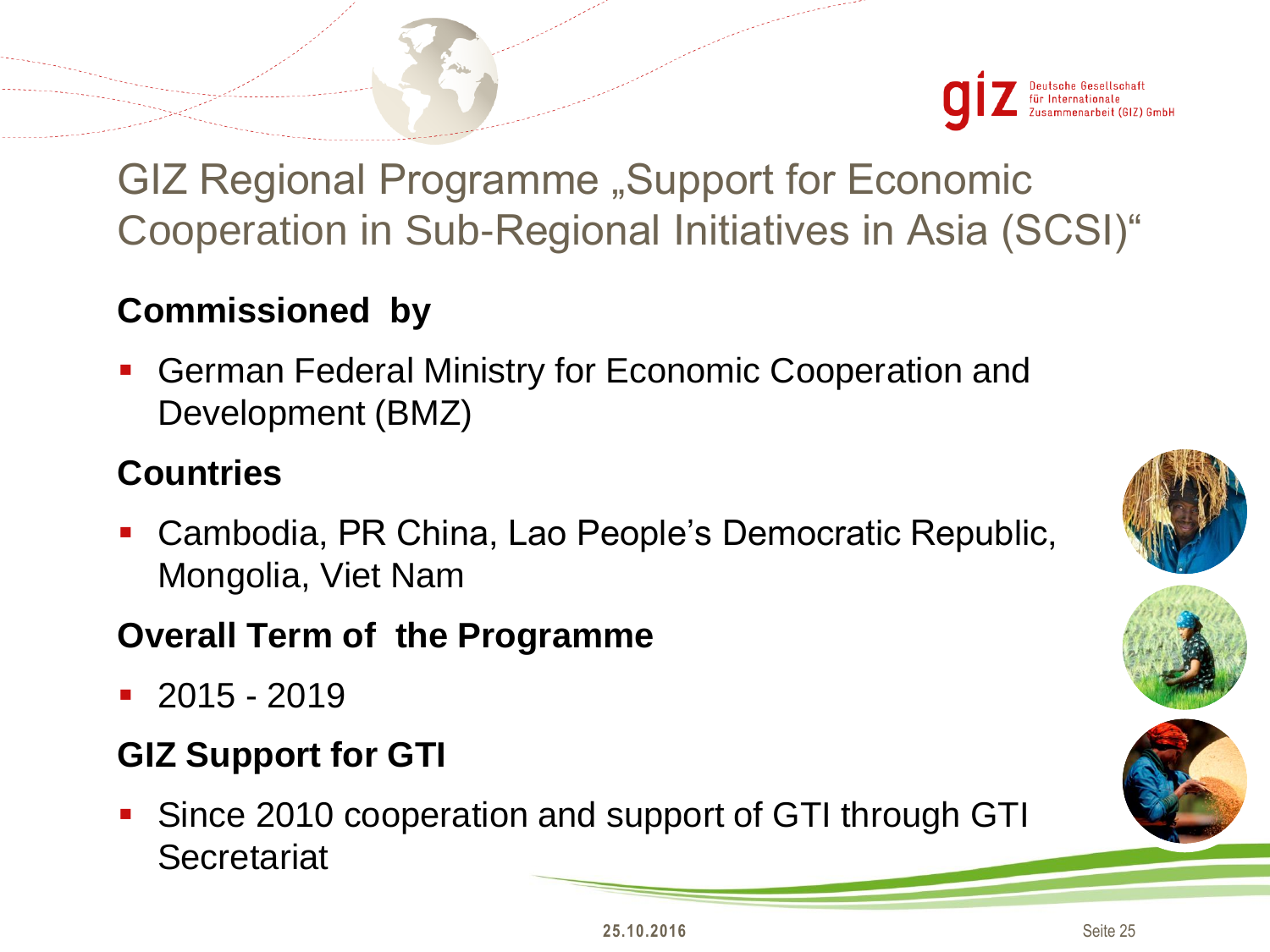![](_page_25_Picture_0.jpeg)

As a federally owned enterprise, GIZ supports the German Government in achieving its objectives in the field of international cooperation for sustainable development.

#### **Published by**

Deutsche Gesellschaft für Internationale Zusammenarbeit (GIZ) GmbH

Registered offices, Bonn and Eschborn, Germany

"Support for Economic Cooperation in Sub-regional Initiaitives in Asia" Programme

Programme Office:

Tayuan Diplomatic Office Building

14 Laingmahe South Street

10600 Beijing, PR China T +86 10 8532 5344 F +86 10 8532 5744

E scsi-asia@giz.de www.connecting-asia.de

![](_page_25_Picture_11.jpeg)

**Responsible** Dr. Christine Wieck

**Author(s)** Dr. Christine Wieck

**Photo credits** © GIZ

**Layout** GIZ

![](_page_25_Picture_16.jpeg)

![](_page_25_Picture_17.jpeg)

![](_page_25_Picture_18.jpeg)